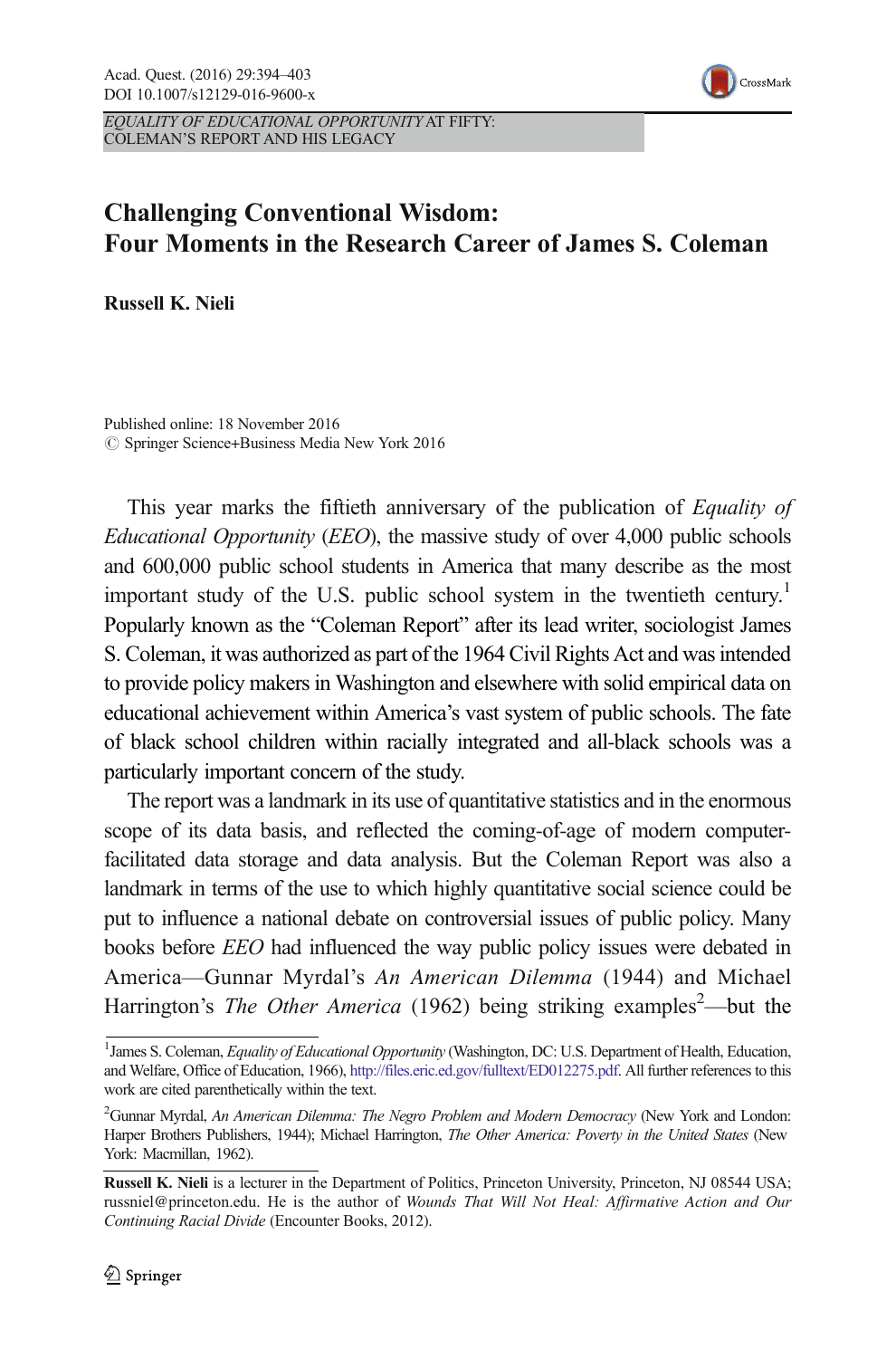Coleman Report begins the period when sophisticated policy analysis, carried out by social scientists trained in the gathering and interpretation of quantitative data, begins to edge out in public influence works by sociologists and public intellectuals less tethered to databases and sophisticated survey research methodologies. Coleman's study would set the pattern for future influence by prominent policy analysts, including Christopher Jencks, Charles Murray, William Julius Wilson, Eric Hanushek, and many more.

EEO, and the conclusions many drew from it, also represents one of four broad phases in James Coleman's evolving thought on education in America. Some of the conclusions he and others culled from his EEO data, particularly the idea of enhancing black education by busing white children to black schools, would be greatly modified or abandoned in the light of Coleman's future research and experience. As the University of Chicago Chronicle put it in his obituary: "Coleman never shied away from controversy. He was also known for having the courage to change his stance on issues in light of new data."<sup>3</sup> A look at each of Coleman's four broad phases, spanning almost thirty years, follows.

### Football Stars and Beauty Queens Alter the Learning Environment

Coleman was a product of Columbia University's sociology department in the immediate post-WWII era, when it turned out many rising stars in American sociology. Other department alumni included such luminaries as Daniel Bell, Nathan Glazer, Seymour Martin Lipset, Alvin Gouldner, and Peter Rossi. Columbia professors Peter Lazarsfeld, who pioneered the use of data analysis to explain American voting patterns, and Robert K. Merton, a master of an older, less quantitatively-oriented style of sociology, were the two most important influences on Coleman's thinking. Throughout his research career Coleman tried to combine the professional emphases of these mentors, gathering extensive quantitative data while maintaining a sense of the larger sociological picture.

Coleman's first book, The Adolescent Society: The Social Life of the Teenager and Its Impact on Education (1961), was a study of ten public high schools in Illinois based on extensive interviews of and questionnaires completed by students, teachers, school administrators, and others during 1957 and 1958.<sup>4</sup> A reading of the

<sup>&</sup>lt;sup>3</sup>"Obituary: James Coleman, Sociology," University of Chicago Chronicle, March 30, 1995, [http://](http://chronicle.uchicago.edu/950330/coleman.shtml) [chronicle.uchicago.edu/950330/coleman.shtml.](http://chronicle.uchicago.edu/950330/coleman.shtml)

<sup>&</sup>lt;sup>4</sup> James S. Coleman, The Adolescent Society: The Social Life of the Teenager and Its Impact on Education (New York: Free Press of Glencoe, Illinois/Crowell-Collier Publishing Co., 1961; New York: Praeger, 1981).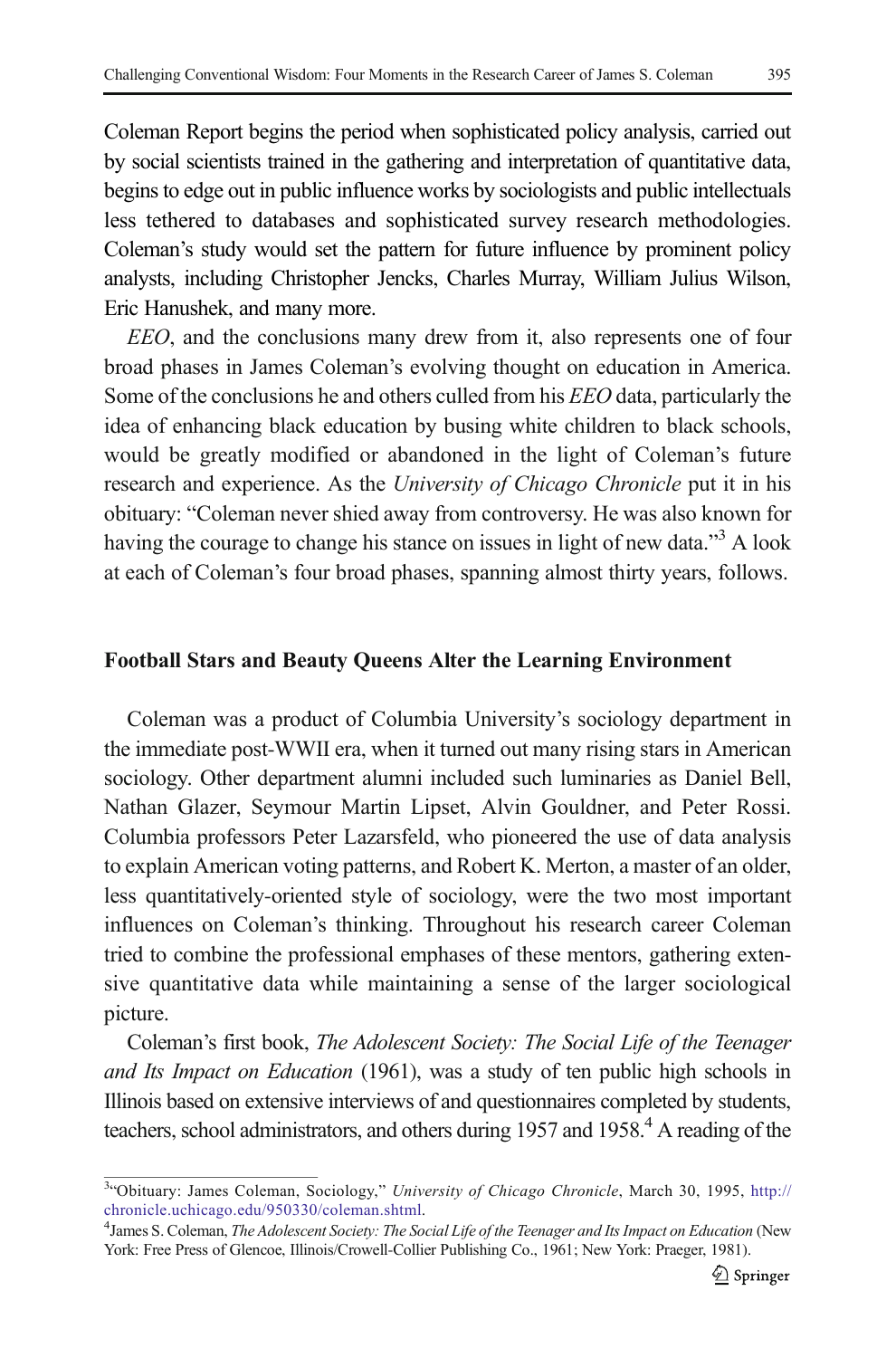book today doesn't suggest that Coleman discovered much about the values and atmosphere of the typical American high school that wasn't already known to the general public, but that would be an anachronistic projection. Until World War I most public school children left school after eighth grade, usually to begin work. Only a small minority went on to high school, and high school attendance only became a mass phenomenon in America in the 1920s and 1930s. Until that time, the general image of the American public school was formed by the ubiquitous elementary school, despite the vast difference in the internal values and attitudes that began to distinguish primary from secondary education in America.

The Adolescent Society brought home like no previous work how a new type of "adolescent society" had developed in America, one centered around the public high school, and one whose values in many ways were independent of, and often antagonistic to, the values educators and school administrators sought to impart to students. Whereas the major culture-forming influences of the elementary school were largely those of teachers and school principals, those of the high school, Coleman discovered, were largely those of teenage peer groups within these schools. And these influences often took an anti-academic cast whereby academic values were clearly subordinate to the values of popularity, sports, social life, and teenage sex appeal.

Coleman found that outstanding students occupied a lowly place within the school status-hierarchy studied, while football stars, pretty women, and the socially most popular kids held the highest rank. The dominant values of the teenage peer culture were thus at odds with the aims of the school's educators, a particularly troubling situation given the desire for peer acceptance and the power of social conformity pervading high school culture. While the situation was not as dire as more contemporary accounts of the "acting white" phenomenon in certain all-black schools, Coleman and many who read his study were alarmed at the situation described. It wasn't clear, however, what could be done, since "the adolescent society" had taken on a life and independence that seemed impervious to the values and admonitions of the surrounding adult world. The American high school, Coleman reported, had become a largely self-contained and insular sociological unit. Coleman's findings challenged conventional wisdom and identified a problem, but it was not clear what, if anything, to do to address it.

Coleman subsequently proposed school-versus-school academic competition to enhance the status of high school intellects, in the manner that athletic competition between schools enhanced the status of football stars, but he later acknowledged the idea as quixotic. The brains in high school just had to accept 2 Springer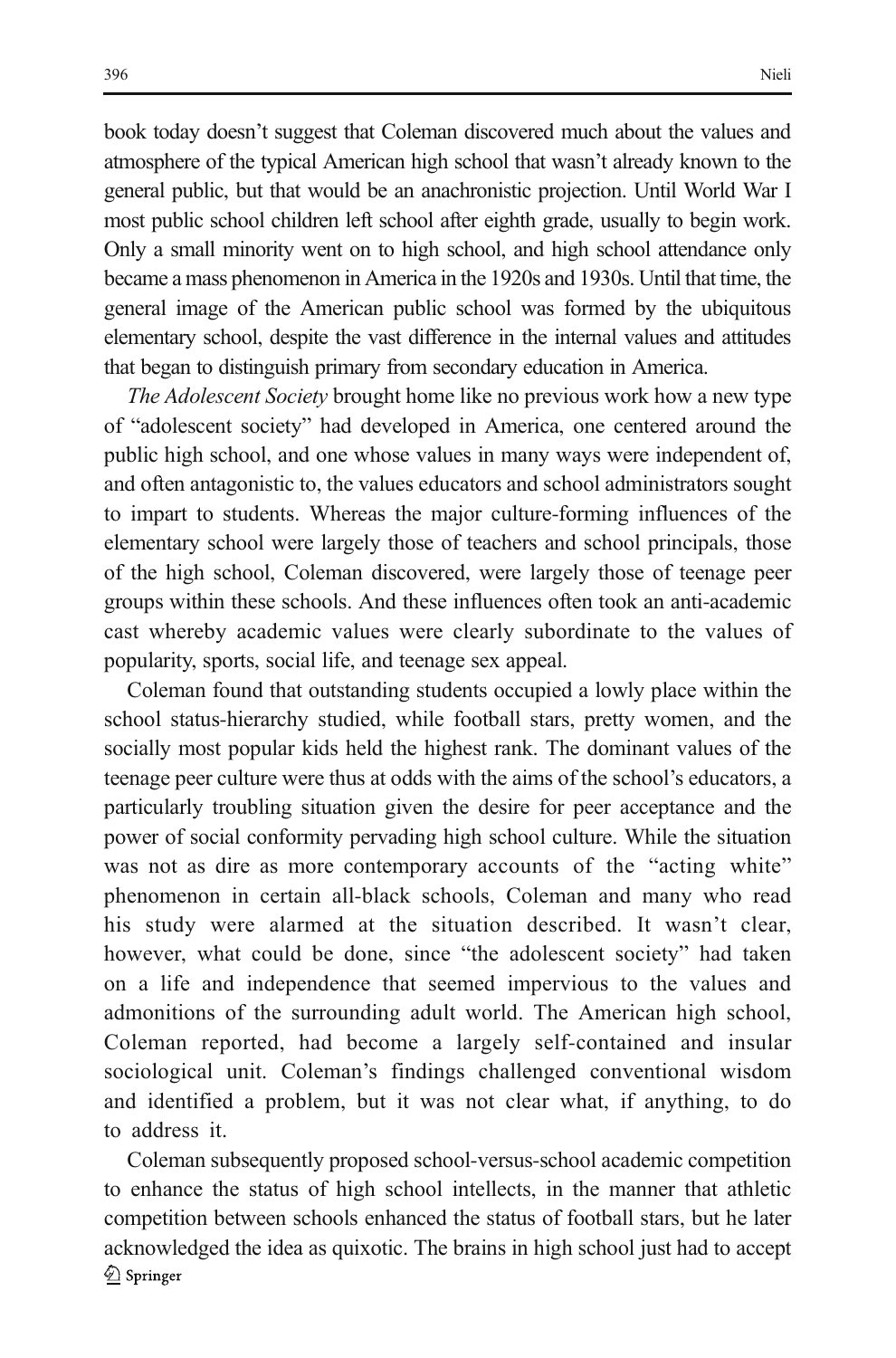their status as greatly subordinate to that of the football stars and pretty cheerleaders.

# Most Measurable School Inputs Don't Matter but Racial Composition Does

While *The Adolescent Society* enhanced Coleman's reputation among a small circle of educators, it was his choice in 1965 to lead the massive study of the nation's public schools by the U.S. Office of Education that brought him national attention. Equality of Educational Opportunity involved a mammoth exercise in data gathering from an enormous number of American public schools, with extensive questionnaires completed by the major participants in each school—72 items for teachers, 100 for school principals, and 116 for high school students. No survey of the nation's public schools, either before or since, has ever attained such a high level of thoroughness or specificity.

A primary goal of the study was to improve educational opportunities for struggling racial and ethnic minorities. It was these groups, the report indicated, who are at the greatest disadvantage in terms of "developing mental skills and imparting knowledge" (36). Five such groups were singled out for the report's special attention: "Negro Americans, Puerto Rican Americans, Indian Americans, Mexican Americans, and Oriental Americans" (36). Among these groups, the Negro Americans (who had not yet come to prefer the designation "African American" or "black") were singled out for particularly fine-grained analysis and data gathering.

Many surprises were in store for the Coleman researchers. One of the biggest: Once other factors were entered into the regression models, such things as the quality of a school's physical plant, the average number of students in a class, the per-pupil student expenditures, the size of a school's library, and the salary of the school's principal didn't seem to make much of a difference in student performance on standardized tests. These factors, which many had believed were the real movers and shakers in terms of a school's educational output, were shown not to vary nearly as much as previously thought among schools attended by students of differing ethno-racial backgrounds, and were not, in any case, terribly important in explaining why some individuals and some groups did so much better than others.

Even in the rural South, where black education throughout the later nineteenth century had been practically ignored in terms of public funding, black/white differences in school factors were modest. While black elementary Springer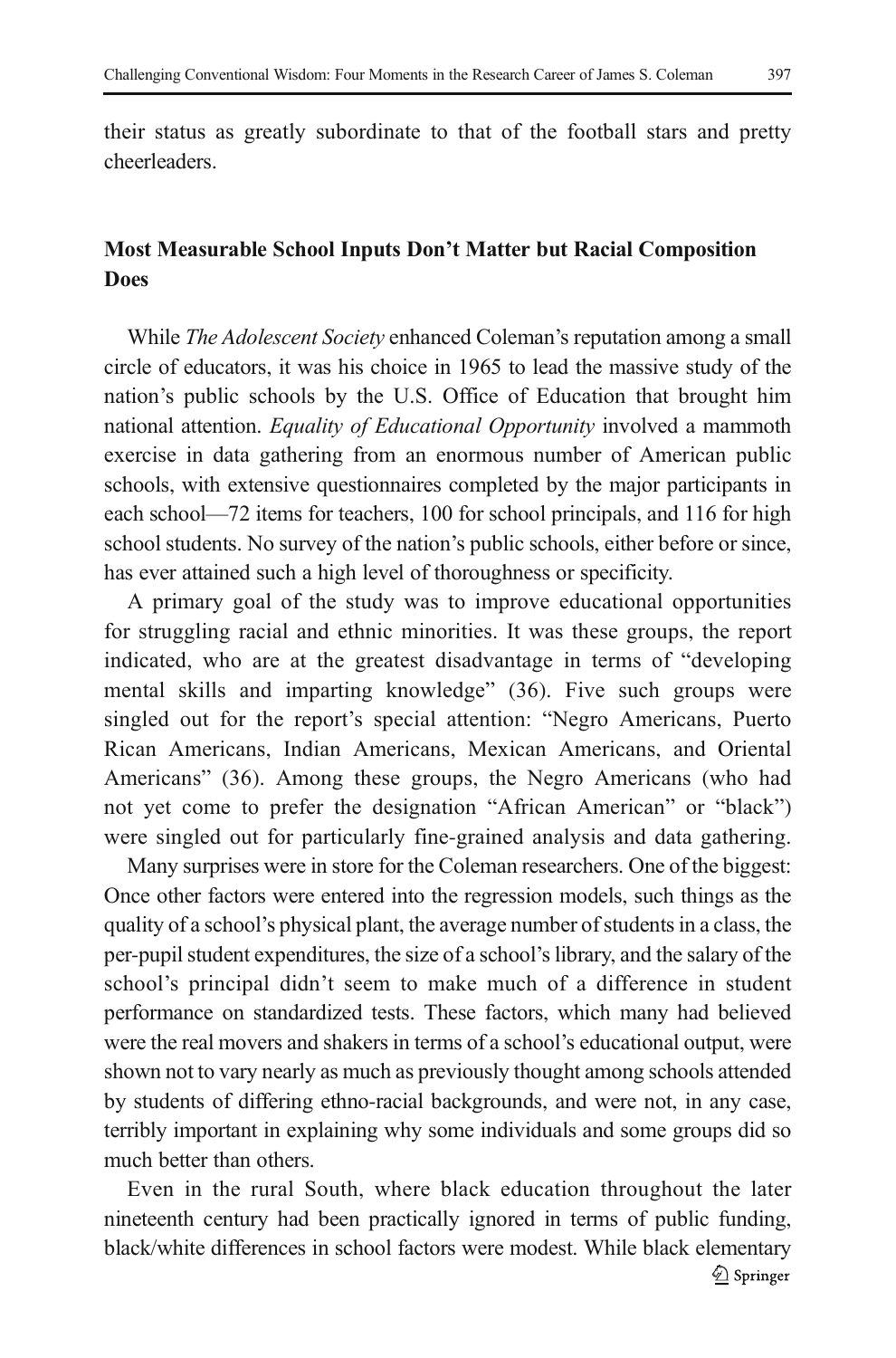school students in the rural South still attended largely all-black schools with more students per classroom than their white counterparts—thirty-three per classroom for blacks versus twenty-six for whites—this difference was not enormous. On other important measures, too, there was very little difference. In some cases, such as the newness of the school building, the statistics favored rural Southern blacks. (This was no doubt due to the concerted effort of many Southern states, beginning in the 1940s, to avoid threatening litigation under the "separate but equal" doctrine by funding black education much more generously.)

Regarding how much students learned as measured by their grades on standardized tests, the most important factor by far the Coleman researchers found was the quality of the students in the school: their individual family background (socioeconomic, educational, racial) and the background of their classmates' families. "Thus the large part of school-to-school variation in achievement appears to be not a consequence of effects of school variations at all, but of variations in family backgrounds of the entering student bodies," the report noted (296). "The school appears unable to exert independent influences to make achievement levels less dependent on the child's background—and this is true within each ethnic group, just as it is between groups" (297).

The pattern of ethno-racial group achievement that the Coleman researchers found has become all too familiar to us today: of the six ethno-racial groups studied, whites and Asians ("Orientals") were far ahead of the other four groups on most measures of academic performance, with blacks usually occupying the bottom position. And the usual remedies proffered for improving the performance of lower performing students—smaller classes, higher teacher salaries, better curriculums, etc.—provided little hope for improvement. Improving the academic achievement of black and other minority students seemed a hopeless goal, at least under the American school system as it then currently operated. "[E]quality of educational opportunity through the schools must imply a strong effect of schools that is independent of the child's immediate social environment," the Coleman team wrote, but such a strong independent effect "is not present in American schools" (325). The "inequalities imposed on children by their home, neighborhood, and peer environment are carried along to become the inequalities with which they confront adult life at the end of school" (325).

#### Busing Leads to White Flight and Undermines Integration

While it is possible for pessimists to read the report as concluding that nothing will ever work, the Coleman team did show that minority children, especially 2 Springer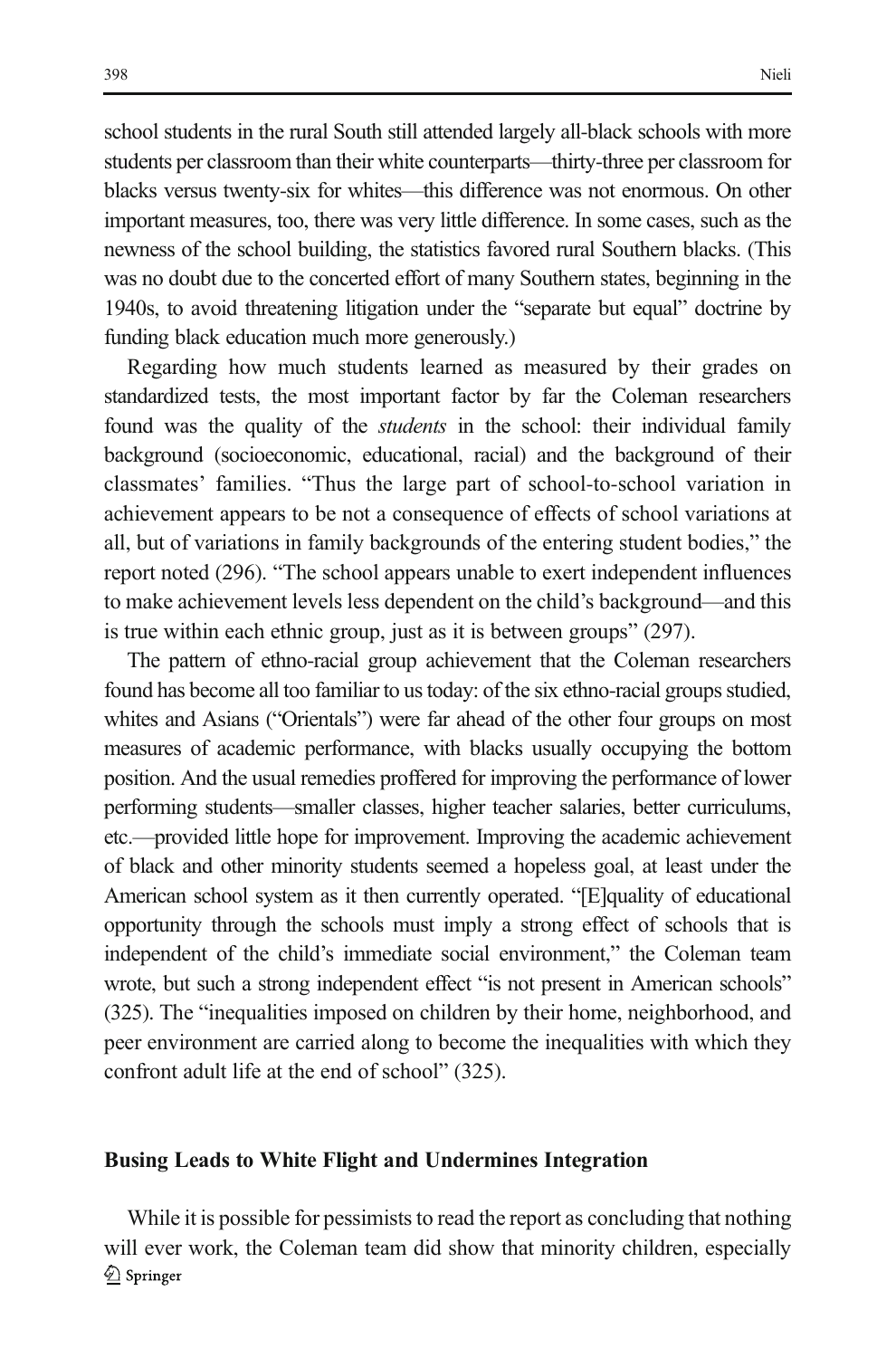blacks, perform noticeably better in schools with large numbers of white students. This was attributed to "the better educational background and higher educational aspirations that are, on the average, found among white students" (307). This was the one conclusion of the Coleman report seized upon by the mass media and much of the nation's left-liberal elite, including many in the federal judiciary. It soon became the basis for a kind of crusade by the federal courts to bring white and black students together in the same schools, even if it required radically redrawing neighborhood district lines and transporting students long distances to achieve the desired racial mix. The Great Busing Wars of the late 1960s and early 1970s followed.

Initially Coleman seems to have been in favor of the drive to bring whites and blacks together even via the "forced busing" that opponents of these policies so passionately resisted. Later, he changed his mind completely in the face of new evidence. The catalyst for this was a study Coleman completed in 1975 on behalf of the Urban Institute on changes in the racial composition of big-city schools that had occurred between 1968 and 1973. Using a database gathered by the U.S. Civil Rights Commission, Coleman and two research assistants uncovered some truly alarming trends, which were discussed in 1975 in Trends in School Segregation,  $1968-73.5$  Efforts to desegregate urban schools through compulsory school reassignments—in particular requirements that whites send their children to schools in black neighborhoods—had completely backfired as they greatly accelerated the movement of whites to all-white suburban schools or private academies. The busing crusade spurred "white flight," and the result was greater, not less, racial segregation in many of the nation's large cities.

In merely documenting this high degree of white flight, Coleman overnight became a pariah to elements of the political Left that had previously embraced with great eagerness his earlier discoveries about the value of blacks attending schools with white majorities. So intense became the hatred of Coleman in certain quarters that a movement arose among fellow sociologists to expel him from the American Sociological Association, though the movement ultimately failed.<sup>6</sup> Reflecting on the heated reaction to his white flight research, Coleman remarked years later:

The policies of school desegregation in central cities had acted to increase racial segregation between cities and suburbs….Most serious, analysis

<sup>&</sup>lt;sup>5</sup>James S. Coleman, Sara D. King, and John A. Moore, *Trends in School Segregation*, 1968-73 (Washington, DC: Urban Institute, 1975), <http://eric.ed.gov/?id=ED117252>.

<sup>6</sup> To the great credit of that organization, Coleman in 1991 was elected president of the American Sociological Association in appreciation of his lifetime work in the sociology of education.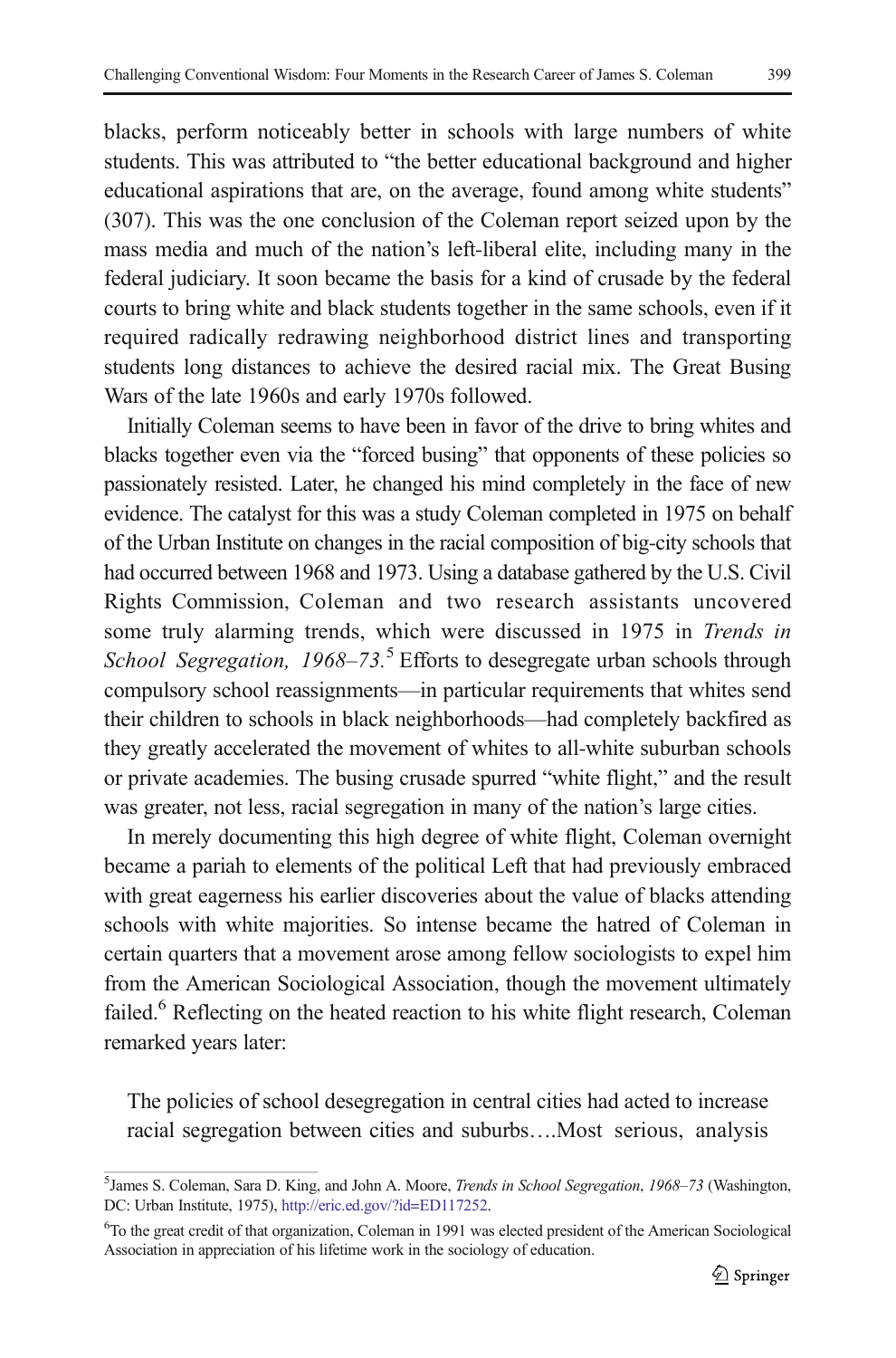showed that loss of whites was more extensive where central-city desegregation had been most intensive….This, as one might imagine, was not welcome news, especially to those still working to extend those policies, and especially coming from a researcher who, since EEO, had been counted as an ally in the social movement to racially integrate America's schools. The familiar tendency to "kill the messenger" led to another period of controversy, which made the earlier controversy over EEO pale by comparison.<sup>7</sup>

#### Catholic Schools Do It Better

The net effect of Coleman's research on school desegregation and the performance in the public schools of ethno-racial minorities, especially blacks, seemed to encourage pessimism and despair. No generally valid formula for improving the performance of the lower performing groups within America's public school system was found. Subsequent work by educational researchers in search of "effective schools," where black and Hispanic youth progressed substantially beyond the national norms for their group, did locate several schools that met this criterion. But they were almost always the combined product of unusually forceful leadership at the top (often the academic equivalent of a General Patton), a cooperative school board, and cooperative and involved parents and parents organizations. Such combinations were extremely rare and not easily reproducible.

One little-researched area where such combinations were not rare existed, however, and in 1980 Coleman got the opportunity to extend his educational research beyond the public school arena to the realm of Catholic and other private schools. The results of his investigation were eye-opening to many and once again involved Coleman in controversy—although this time the controversy did not so much involve left-wing social warriors as the entrenched interests of public teachers unions and other defenders of state-dominated education.

Analyzing 70,000 high school sophomores and seniors, including those in Catholic schools and non-Catholic private schools as well as those in public high schools, Coleman and his research staff found that Catholic schools stood out in their ability to teach effectively students from lower-class black and Hispanic families and from single-parent homes. And contrary to widespread belief, the

<sup>&</sup>lt;sup>7</sup>James S. Coleman, "Reflections on Schools and Adolescents," in James S. Coleman, ed. Jon Clark (Washington, DC: Falmer Press, 1996), 21.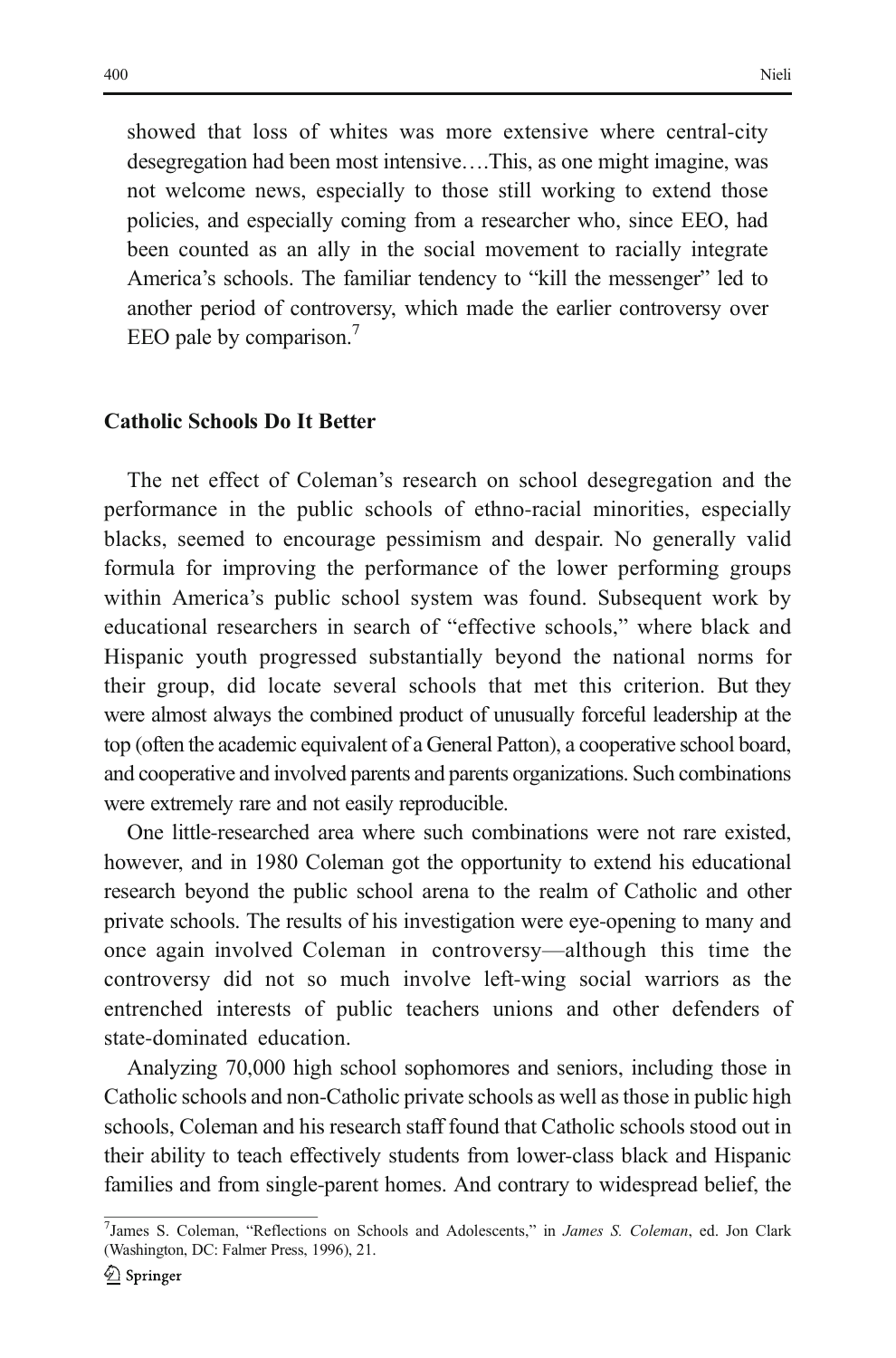Catholic schools were not more racially segregated than the public schools. In Public and Private High Schools: The Impact of Communities (1987), Coleman and his research assistant Thomas Hoffer explained why the Catholic schools—and other private schools with similar features—were so much more effective than the public schools in teaching kids from lower-achieving racial and ethnic minority groups.<sup>8</sup>

Although this was not mentioned by Coleman and Hoffer, the Catholic schools had long experience with hard-to-educate children from troubled neighborhoods and homes, having extensively dealt with the challenge of educating the "Wild Irish" during the nineteenth and early twentieth centuries—the "problem minority" of an earlier era.<sup>9</sup> The "Catholic school model" evolved largely as a creative adaptation to this earlier challenge, and much of what was learned applied with minor changes to the challenge of educating lower-class blacks and Hispanics in more recent times.

The secret of Catholic school success was explained by Coleman and Hoffer as a result of the school's being embedded in a fairly homogenous community, with its various community members, including parents, teachers, students, and principals, all committed to the stated goals, values, and teaching style of the school. This enabled the school to attain a general coherence, along with superior student discipline, high level of student involvement, and agreed-upon sense of mission that was often lacking in the public schools. Coleman and Hoffer offer this pithy summation of the dilemma of the public schools:

A principal of a [public] school today in which attendance is based on residence has no set of dominant community values to uphold. Instead, there are a number of contending values, each claiming legitimacy, and at least some of them capable of being backed up by legal suits in court.…In the same school, half the parents might wish the school required their children to wear uniforms, while another parent might sue the school for disallowing her daughter's miniskirt in school. Many parents might wish the school would require more homework, while others might demand that homework outside school hours be abolished.…A principal with strong personal force can make a particular set of values dominant within the school. But the potential for challenge to such values is always there….The principal no longer has the strength of a tightly knit functional community

<sup>&</sup>lt;sup>8</sup>James S. Coleman and Thomas Hoffer, Public and Private High Schools: The Impact of Communities (New York: Basic Books, 1987).

<sup>&</sup>lt;sup>9</sup>On the Irish immigrants as the "problem minority" of an earlier era, see the incomparable essay by Daniel Moynihan on the Irish in Nathan Glazer and Daniel Patrick Moynihan, Beyond the Melting Pot, 2nd ed. (Cambridge, MA: M.I.T. Press, 1970), 217–87.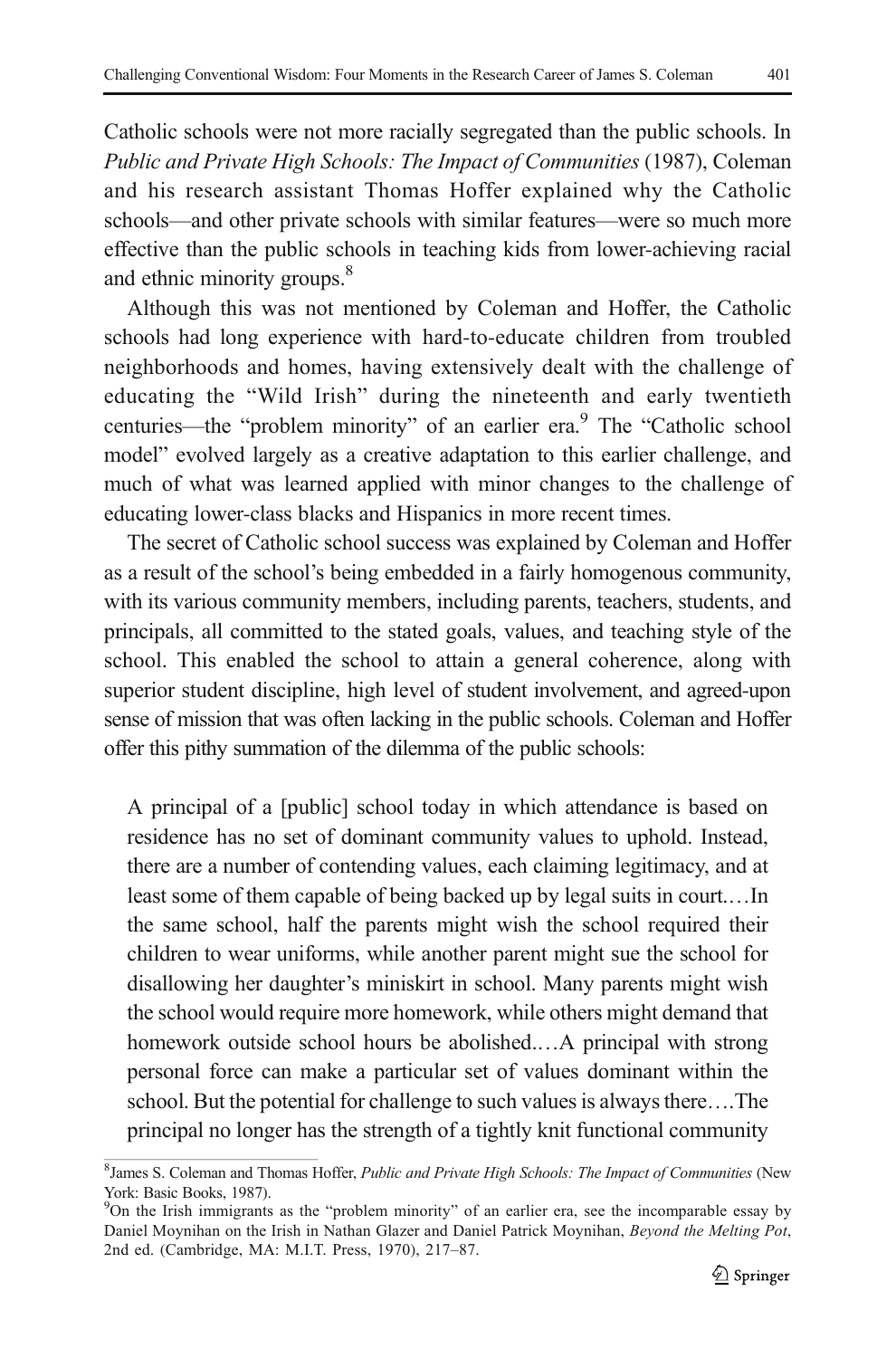to support authoritative actions and may easily be defeated by such a challenge, with authority undermined from that time forward.<sup>10</sup>

As with his anti-busing conclusions, Coleman in his criticism of the public schools—and general praise of Catholic and other private schools—was often viciously attacked, some even condemning his decision to devote valuable time and energy to studying private schools rather than exploring ways to improve the nation's public school system. In a 1981 New York Times opinion piece, Coleman answered such critics bluntly: "When there are many people in positions of power and influence giving verbal support to public schools but sending their own children to private schools, social research can be valuable in opening up an issue that hypocrisy has sealed."<sup>11</sup>

Just as in Coleman's other books, Public and Private High Schools contained no specific policy recommendations. But it was not lost on anyone that the policy implications of his newest study supported those calling for voucher and tuition tax credit plans that would foster the growth and expansion of private schools, Catholic or otherwise, and enable those from poorer families to have a greater choice in the schools they attended. Coleman's admirers were now drawn from the ranks of religious traditionalists, social conservatives, ethnic and religious minorities, and economic libertarians, in contrast to the leftist social engineers and judicial activists who had previously so admired *Equality* of Educational Opportunity. Coleman himself, never the ideologue and never starting out with a preconceived agenda, always believed he was just trying to uncover the truth.

## Conclusion

James S. Coleman was an honest man and an honest researcher in an arena strewn with ideological minefields and the overbearing presence of left-wing social warriors, self-interested teachers unions, public school bureaucrats, ed school ideologues, and various other purveyors of a stultifying conformity and mindless political correctness. Coleman had the courage to strike out on his own and discover just how often conventional wisdom is wrong. Some will criticize him for not addressing the now popular genetic-based theories of IQ and academic intelligence and how they may differ among racial and ethnic

 $10$ James S. Coleman and Thomas Hoffer, Public and Private High Schools: The Impact of Communities (New York: Basic Books, 1987), 11, 16.

<sup>&</sup>lt;sup>11</sup>James S. Coleman, "Schools of Thought," Opinion, New York Times, June 30, 1981, [http://www.nytimes.](http://www.nytimes.com/1981/06/20/opinion/schools-of-thought-by-james-s-coleman.html) [com/1981/06/20/opinion/schools-of-thought-by-james-s-coleman.html](http://www.nytimes.com/1981/06/20/opinion/schools-of-thought-by-james-s-coleman.html).